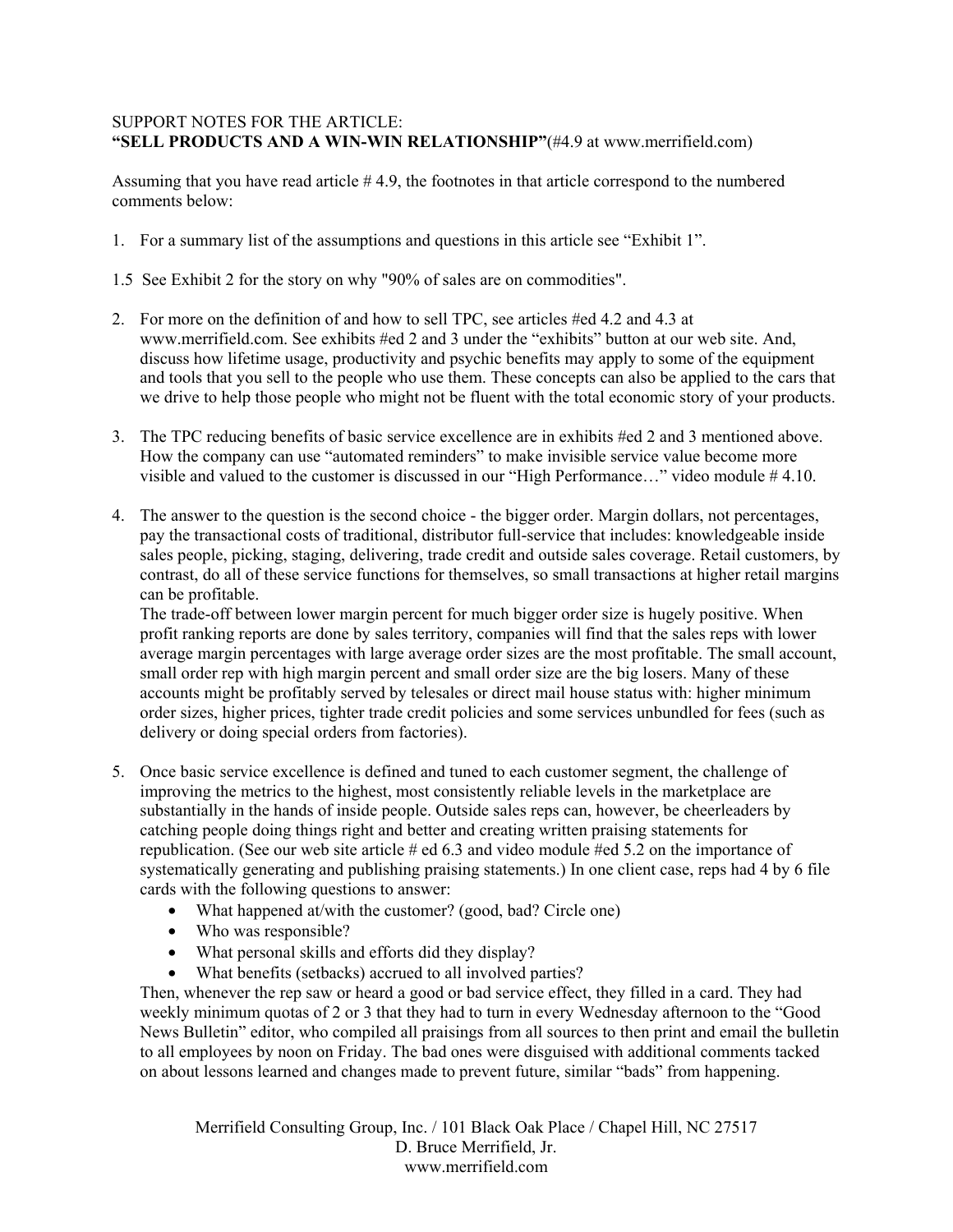- 6. Sales reps are understandably not keen on going into core, target or big loser accounts and trying to see someone high enough up on the customer payroll that can understand TPC and change the company's purchasing philosophy, metrics and re-ordering processes. The honchos don't normally see sales reps, but will meet with the seller's honchos should they want to pay a visit. And, buyers are apt to be upset with reps who end-run them. There are a lot more how to ideas on how to do this in two support packages: a) See the "slideshow" at our site entitled "Cracking Target Accounts" and request the e-document, "More to Our Core in '04", that is available via email upon request to karen@merrifield.com.
- 7. For more on this see slide #11 in the slideshow mentioned above in note 6 ("Cracking Target Accounts"). One additional set of opportunities that may exist within a pool of bottom 50% performing accounts are the few large potential accounts at which the current rep has not been able to get to first base. As a general rule, if a rep hasn't done anything appreciable with a large potential account in one year, they won't thereafter. If such accounts are re-assigned to another best rep AND, they are given team selling support to quickly assess the true upside and what best total team, fullcourt press to apply, good things might happen.
- 8. My bias is to move reps to salaries that reflect their next best alternative job pay and let them earn bonuses on how much they grow the gross margin dollars over a target set from what the territory did the year before. Then, the firm can pay less for maintaining account volume and more for profitable penetration. And, accounts and their historical gross margin dollars can be more easily switched between both reps and strata selling methods. This type of plan is touched upon in the video module # 3.11.

If your firm is paying the reps on gross margin dollars in some way, and you would like a small order transition plan that motivates reps to: manage customers better for higher average order size and give up small accounts with nothing but small orders to the house, consider the plan in video module #3.10 (more specifically for video users slide #118).

- 9. Skim through the article and case study #ed 2.19 entitled "Rethinking Distributor Profitability". All the analytical reasons for why an outside sales force can be – downsized, upgraded, re-educated, and re-compensated – are there.
- 10. The "High Performance Distribution Ideas for All" video is designed to be a catalytic transition management tool. All of the educational information for rethinking how a distributor makes money and must re-think their sales force is there. Lots of repetitions, discussion and modules allow for the majority of the best, most responsible employees to eventually demand that change happen. Through our resellers, the price of the video materials is negligible, and satisfaction is guaranteed as you can return the product within 30 days! The big costs will be the time people put into the educational process OR the ones your firm will pay if you don't rethink your business.

Merrifield Consulting Group, Inc., Support Notes for Article # 4.9

Merrifield Consulting Group, Inc. / 101 Black Oak Place / Chapel Hill, NC 27517 D. Bruce Merrifield, Jr. www.merrifield.com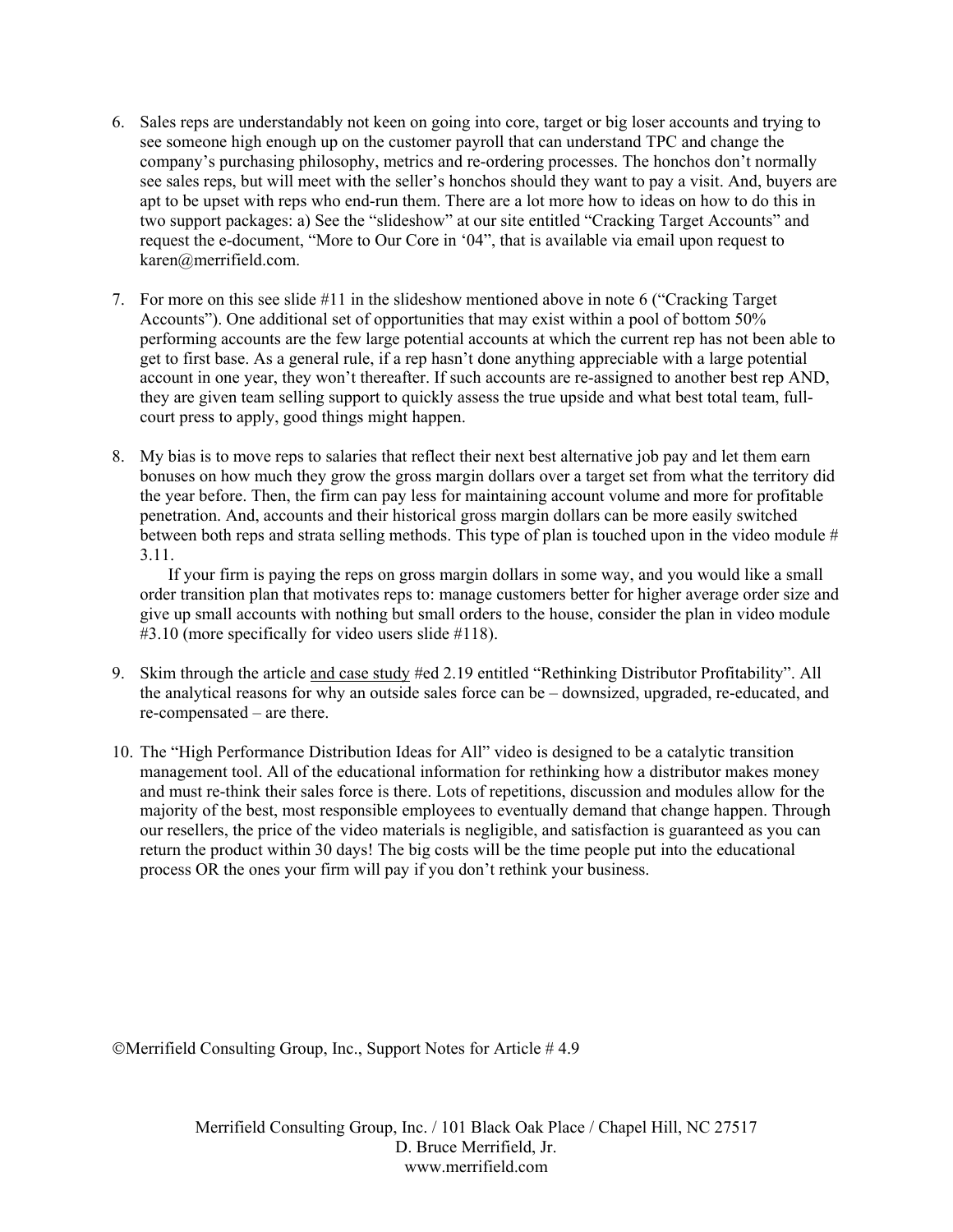## **ASSUMPTIONS/QUESTIONS FOR RE-THINKING OUR SELLING OBJECTIVES**

Assumption One: We are, in general, selling to customers of different sizes that are in different, but mostly mature industries. Many of our customers are suffering from too much capacity and not enough pricing power in their competitive space. They aren't excited about their current profitability or their growth prospects.

Assumption Two: 90% of our sales to these customers are repeat purchases involving items that the customers would probably consider commodities. They know that they can readily source the same or equal brands from two or more potential suppliers and always get a lower price, although not necessarily the best total value on all of the MRO needs. (See Exhibit  $A -$ "Profitability of Profits")

Question  $\#1$ : What is the  $\#1$  procurement need that these customers have that we should be filling? (To buy the lowest "total procurement cost"(TPC) see articles #ed 4.2, 4.3; "High Performance..." video modules #ed 4.10-4.13)

Question #2: What is the over all driving-force objective that is behind those companies that have been pushing us along a continuum over the years from:

- trying and buying a product that we may have first pitched to them long ago to
- issuing blanket P.O's, for repeat supply items that have become commodities to
- co-creating MRO systems contracts at the local plant level to now, at the extreme,
- seeking suppliers for a centralized (for multiple locations) supply contract that is: global, integrated, unified (covering multiple MRO categories) inside of which the variety of similar items is reduced to as few standard items as possible?

Question #3: If TPC has been the hidden, driving and organizing force behind ever more comprehensive supply contracts for the past 40 years, wouldn't that be the same driving force that all of our mature customers have even if they have not formally defined and pursued it?

Question #4: Shouldn't we also be looking for the lowest TPC from our suppliers? For a distributor how should we define lowest TPC? Or do we? Shouldn't we, for example, prefer to buy from a commodity supplier with a higher price, because their total product/service offering yields both higher fill-rates and a "turn x earn" ratio? (First, optimize local, fill-rates, then turn x earn, then price to get best TPC.)

Question #5: If TPC is a largely hidden, but still a universal need, how could we do a more proactive job of selling the potential of our total service package to offer the lowest TPC? (Use "automated reminders" in video module # 4.10; everyone gets fluent with service metrics' TPC reduction benefits – exhibits #ed 2 & 3 at www.merrifield.com).

Question #6: Why have we (and probably most of our competitors) been distracted from trying to fill our customers' #1 universal need? Why have we been so fixed on trying to sell incremental products with occasional reminders that we sure would like a chance to bid on the commodity volume that we don't currently enjoy? (We are all unwittingly still caught up in the product-push, marketing culture created by suppliers when that use to work.)

Question #7: Back to the notion of getting last look and trying to hold the line on margin erosion. What would be a more profitable account for the company: one in which our average GM% is 25% and our

> Merrifield Consulting Group, Inc. / 101 Black Oak Place / Chapel Hill, NC 27517 D. Bruce Merrifield, Jr. www.merrifield.com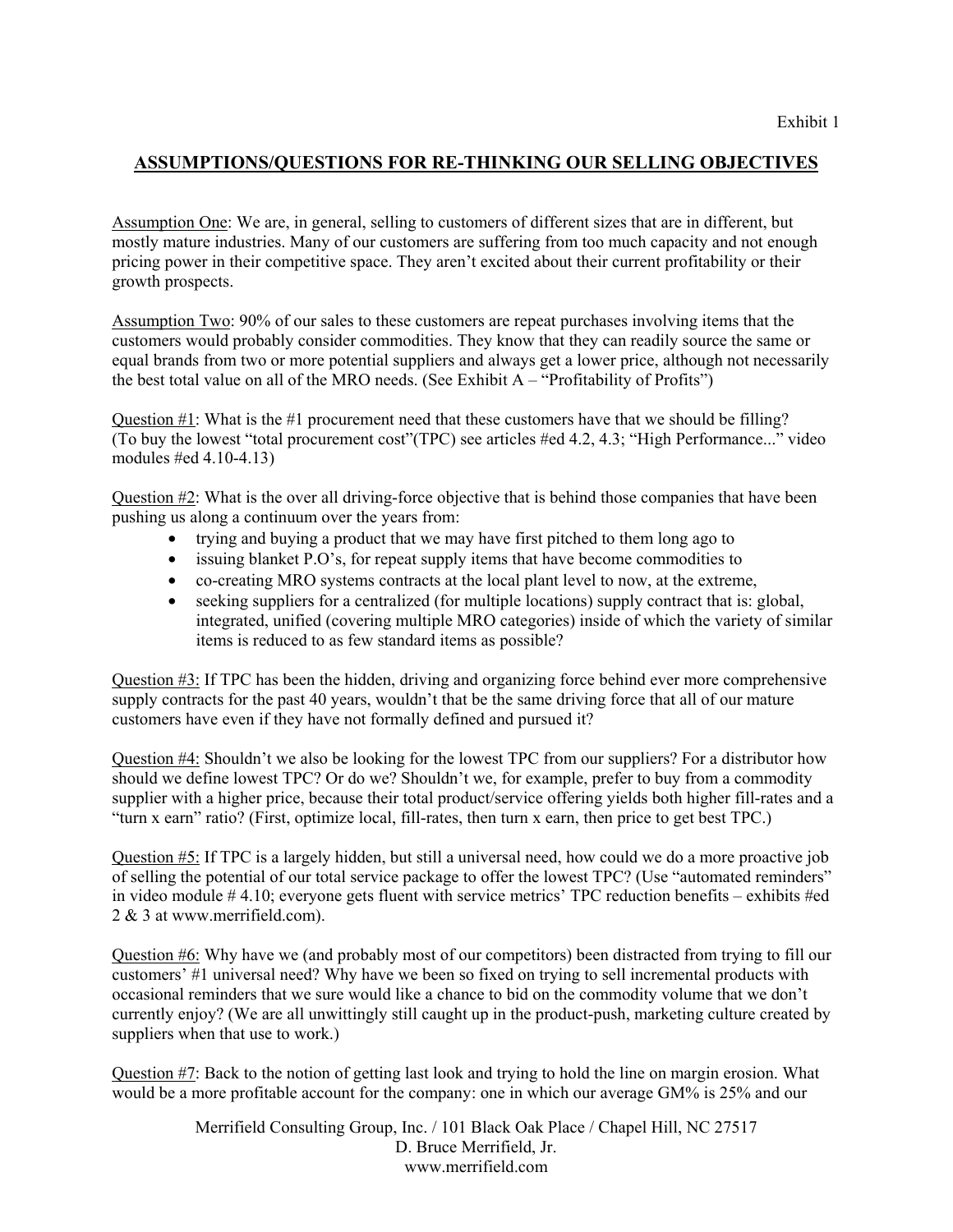average order size has \$50 of GM in it; or, one in which we average a 20% GM with an average of \$100 in GM? (Hint the average industrial supply distributor's average cost per transaction is about \$80. See video modules # ed: 3.8 to 3.11 on small order economics and cures.)

Question #8: Which of the following choices should be our ultimate, guiding objective:

- Get an order for some product that we are pushing?
- Get a stream of repeat orders on the products we are pushing?
- Get repeat orders and last look to meet the price to keep the business?
- Get repeat orders, last look and a bit more for our own individual value-added contributions that have put incremental profits to the customers' bottom lines?
- Sell a one-stop-shop assortment of items to and through the customer at both a lowest, best TPC for them and at the lowest total service cost for us so that we can make a profit?

Question #9: What percent of our current face-to-face time with customers and our sales meeting/education time is currently spent on each of the options in question 8? How should we theoretically, re-allocate our selling and education time over the 5 options in question 8? (Read article #2.20 - A Strategic Time Management Assignment)

Merrifield Consulting Group, Inc.

Exhibit 15 on www.merrifield.com Also Exhibit 1 of Support Notes for Article # 4.9